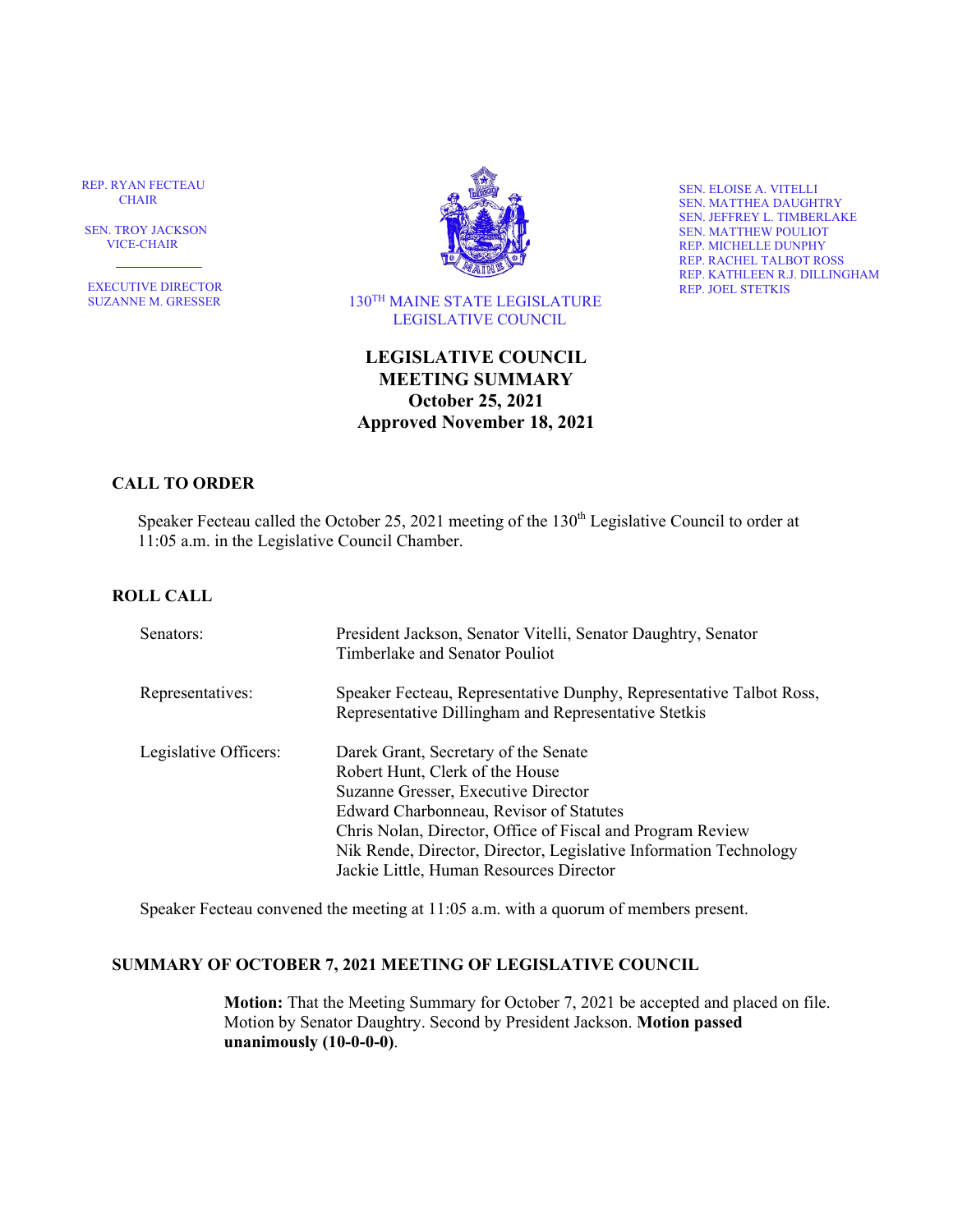#### **REPORTS FROM EXECUTIVE DIRECTOR AND COUNCIL OFFICES**

#### **Fiscal Report**

Chris Nolan, Director, Office of Fiscal and Program Review, submitted the written report found in the agenda packet.

#### **Studies Report**

Danielle Fox, Director, Office of Policy and Legal Analysis, submitted the written studies report found in the agenda packet.

Speaker Fecteau indicated, without objection, that he would present the Personnel Committee's report later in the meeting.

#### **OLD BUSINESS**

None

#### **NEW BUSINESS**

#### **Item #1: Proposed Document Service Fee Schedule for 130th Legislature, Second Regular Session**

Ms. Gresser presented the proposed Document Service fee schedule submitted by Clerk of the House, Robert Hunt, for the Second Regular Session. The fees remain the same as the First Regular Session.

**Motion:** That the Legislative Council approves proposed Document Service Fee Schedule for the 130<sup>th</sup> Legislature Second Regular Session. Motion by Representative Talbot Ross. Second by Representative Dillingham. **Motion passed unanimously (10-0-0-0)**.

#### **Item #2**: **Legislative Council meeting schedule for 2022**

Ms. Gresser reviewed the proposed meeting schedule for the Legislative Council for 2022.

**Motion**: That the Legislative Council approve the 2022 Legislative Council meeting schedule. Motion by Senator Vitelli. Second by Representative Dunphy. **Motion passed unanimous** (**10-0-0-0**).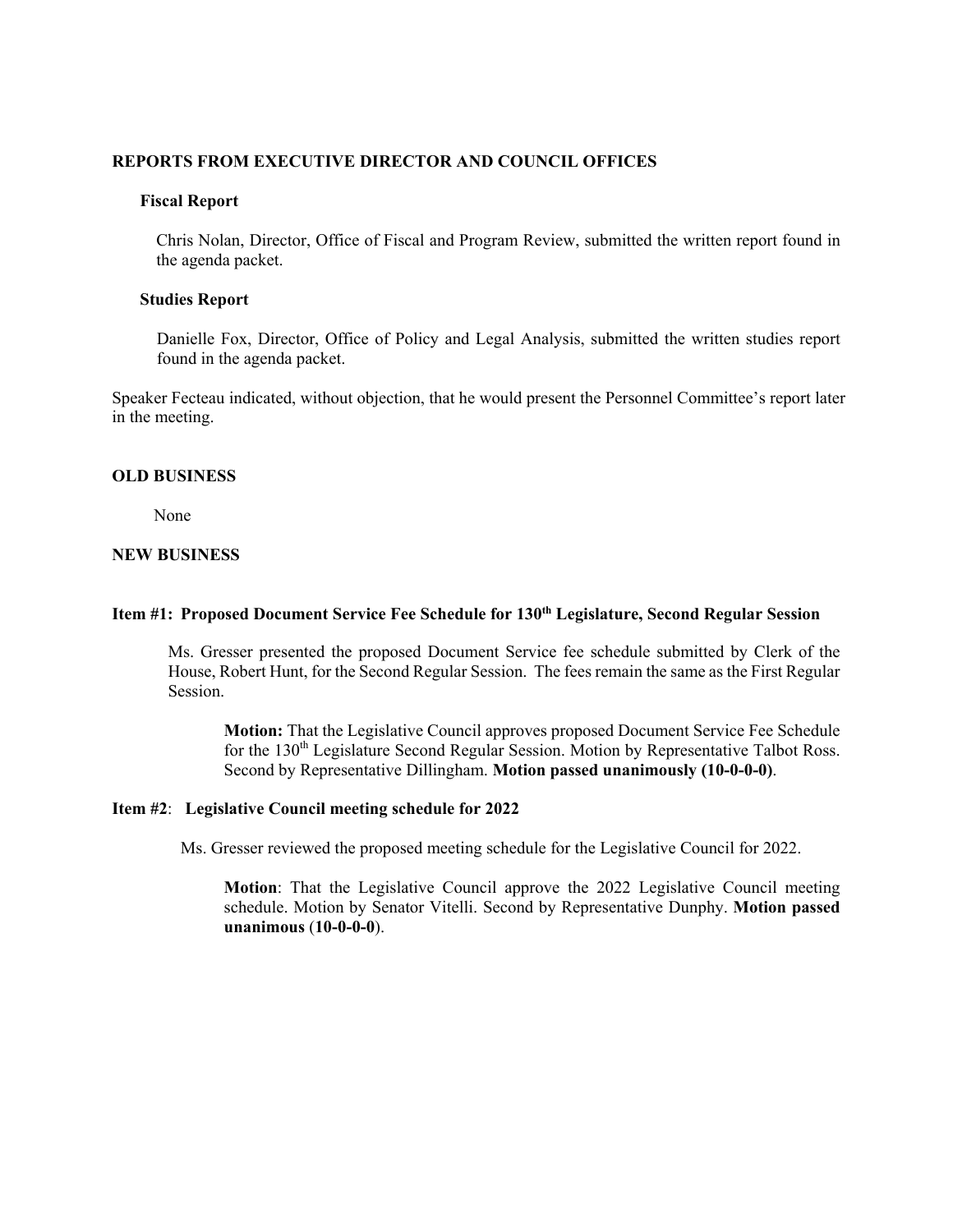### **Item #3: Procedures for Deciding Legislative Bill Requests and Consideration of Bill Requests for the Second Regular Session.**

Ms. Gresser reviewed the procedures for the review of Legislative Bill Requests and the proposed protocol for deciding those requests.

**Motion:** That the Legislative Council approves the proposed protocol for deciding Legislative Bill Requests. Motion by Senator Timberlake. Second by Representative Talbot Ross. **Motion passed unanimously (10-0-0-0)**.

The Legislative Council proceeded to consider and vote on three hundred twenty-nine (329) bill requests in accordance with the adopted protocol, and using an electronic voting system. The Legislative Council authorized one hundred seven (107) bills for introduction in the Second Regular Session, and tabled four (4) bill requests. Three (3) bill requests were withdrawn by the sponsors prior to the Legislative Council's vote. The Legislative Council's action on the bill requests is attached.

Speaker Fecteau returned to an agenda item that had been deferred, and presented a report from a Council Committee.

#### **REPORTS FROM COUNCIL COMMITTEES**

#### **Personnel Committee**

Speaker Fecteau reported that the Personnel Committee met earlier today to consider Collective Bargaining. Ms. Gresser briefed the committee about recent collective bargaining negotiations with MSEA. This item will be discussed later in today's meeting.

The Legislative Council then returned to the other items on the agenda.

## **Item #4: Executive Session: Collective Bargaining Matters and Employment Terms and Conditions for Certain Legislative Employees**

**Motion:** That in accordance with 1 MRSA § 405, sub§ 6, the Legislative Council enter into an executive session for the purpose of discussing collective bargaining negotiations. Motion by Speaker Fecteau. Second by Representative Dunphy. **Motion passed unanimously** (10**-0-0-0)**.

The Legislative Council entered into an executive session at 12:49 p.m. At the conclusion of its executive session, on a motion by Rep. Daughtry, seconded by Representative Dillingham, the Legislative Council voted unanimously to ends its executive session at 1:03 p.m. and reconvene its regular meeting during which the following motion regarding collective bargaining was made.